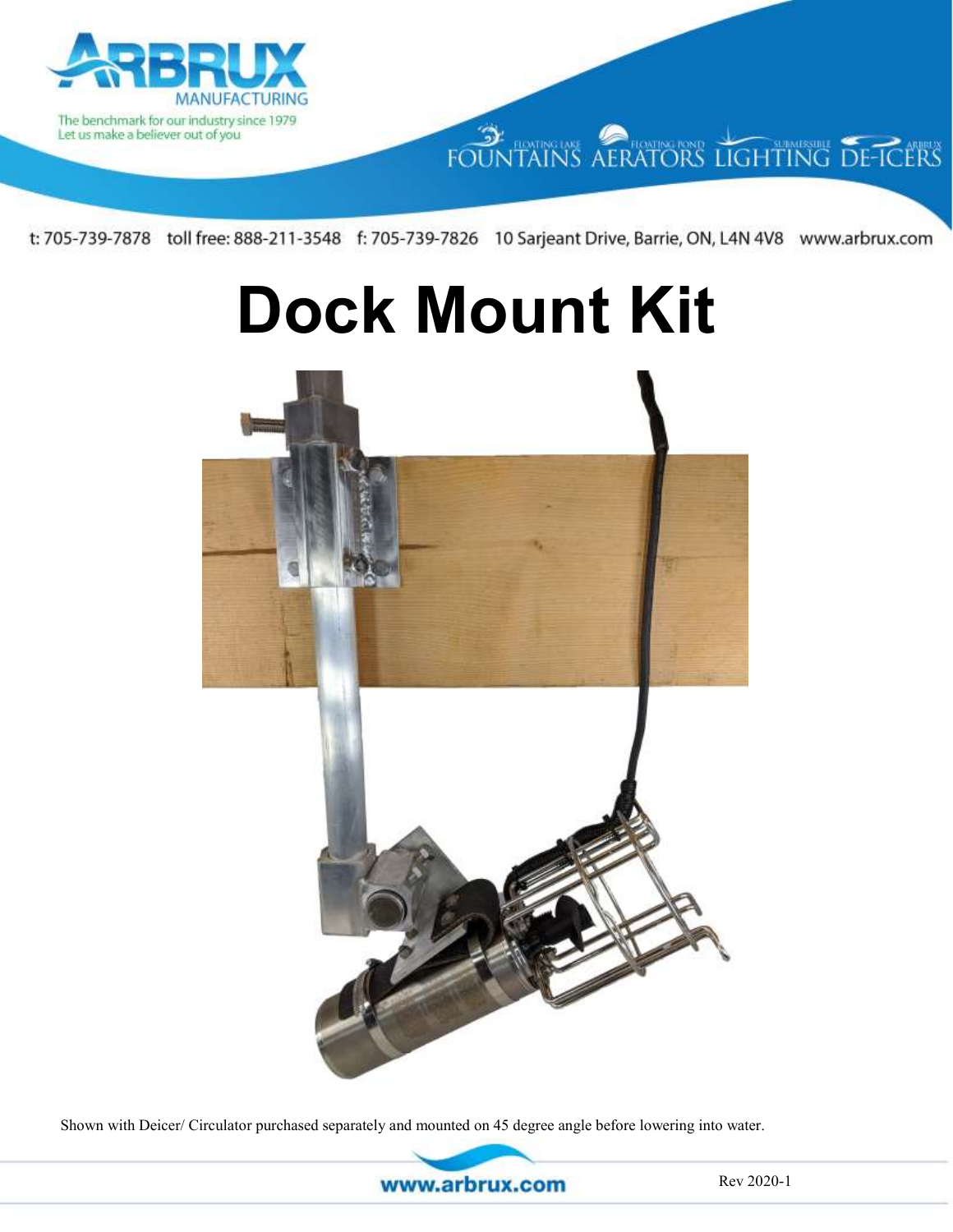Congratulations on choosing an Arbrux Limited product. We at Arbrux Limited appreciate your decision for choosing our premium quality equipment. The following is a manual regarding the installation, usage care and storage of your product. Please store this manual in an easily accessible location. DO NOT DESTROY.

#### **General Information**

The following is provided to inform persons of potential injury hazards inherent with this product. This dock mount bracket is designed so you can adjust the flow of water from your deicer/ circulator. It can be adjusted from vertical to horizontal and rotated to optimize flow direction.

#### **IMPORTANT SAFETY INSTRUCTIONS**

• Under no circumstances should anyone enter the body of water when the product is plugged in and/or in operation. It is NEVER recommended to enter water when any type of electrical equipment is in use. Turn off power and lock out before installing or servicing.

• Before attempting installation, service or maintenance to the equipment in any body of water a coast guard approved flotation device must be worn.

• Always use a Class A Ground Fault Protected circuit to power your equipment . The unit must be grounded. Failure to connect to a proper Class A ground fault protected circuit could result in injury or death. Ground Fault Circuit interrupters must be tested upon installation and monthly thereafter.

• Attempting to install or service the product from an unstable work platform could result in injury or death. Installation and/or service work must be done from a stable work platform to avoid the possibility of capsizing.

- All pumps used with the dock mount kit are intended for permanent connection and must be installed by a qualified electrician.
- Do not operate the equipment out of water.

• 3 Phase pumps require a startup test to ensure correct rotation. If rotating in the opposite direction damage to the unit may occur. Motors rotate counter clockwise when looking at propeller end.

• Arbrux Limited recommends that precautions be taken around open water and thin ice. Please install appropriate signage, lights, fencing or other safety notices to inform the general public of potential danger. Alternate safety measures may be required by law in your area.

Immediately inspect the shipment upon arrival. Any external evidence of loss or damage must be noted on the freight bill or express receipt, and signed by the carrier's agent. Failure to adequately describe such external evidence of loss or damage may result in the carrier refusing to honor a damage claim. The form required to file such a claim will be supplied by the carrier. **If an order has a short shipment, you must notify Customer Service within 5 days of receipt along with appropriate proof of short shipment. Otherwise shipment will be considered accepted as delivered.** 

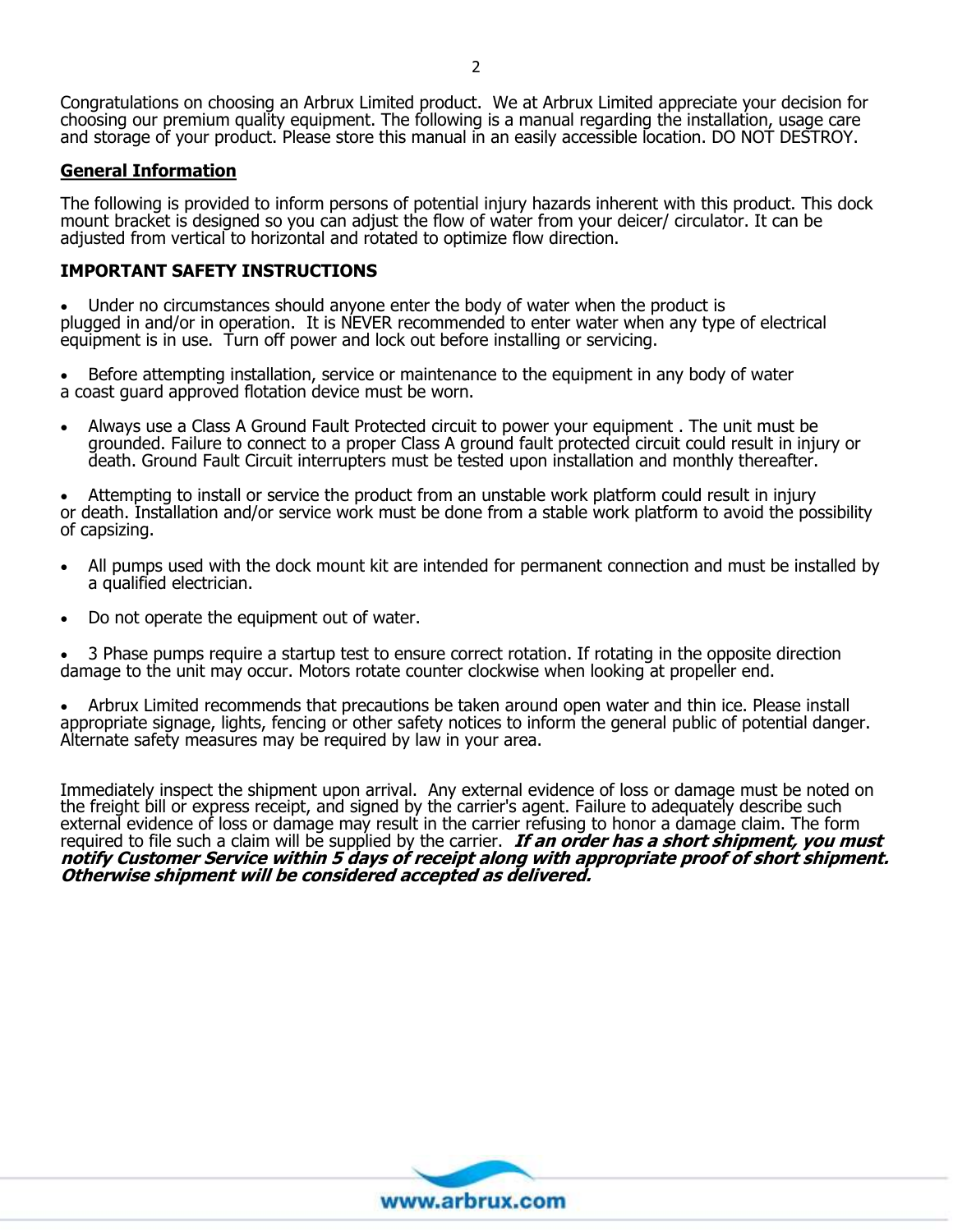### **Assembly**

#### **Standard Dock Mount Kits include:**

| 2 AR100SC98 | Stainless Steel gear clamp            | 4 |           | AR100SC93 3/8-7x2" Galvanized Hex Lag       |
|-------------|---------------------------------------|---|-----------|---------------------------------------------|
| 1 AR100SC21 | Side Dock Mount Bracket               |   |           | AR100SC23 1-1/4" Pipe Cap                   |
| 1 AR100SC22 | <b>Pivot Cross</b>                    |   | AR100SC29 | 1-1/4" Pipe stop for rotary adjust-<br>ment |
| 1 AR100SC27 | Pivot Motor Mount c/w rubber isolator |   |           |                                             |
| AR100SC28   | Aluminum 1-1/4" pole 6 foot long.     |   |           |                                             |



**1.** Hold side dock mount bracket even with top edge of dock and mark four mounting hole locations with a pencil**.**



**2.** Marked hole locations to be drilled in center with 3/16" pilot holes to prevent dock side board splitting.



**3.** Side board with pilot holes drilled.

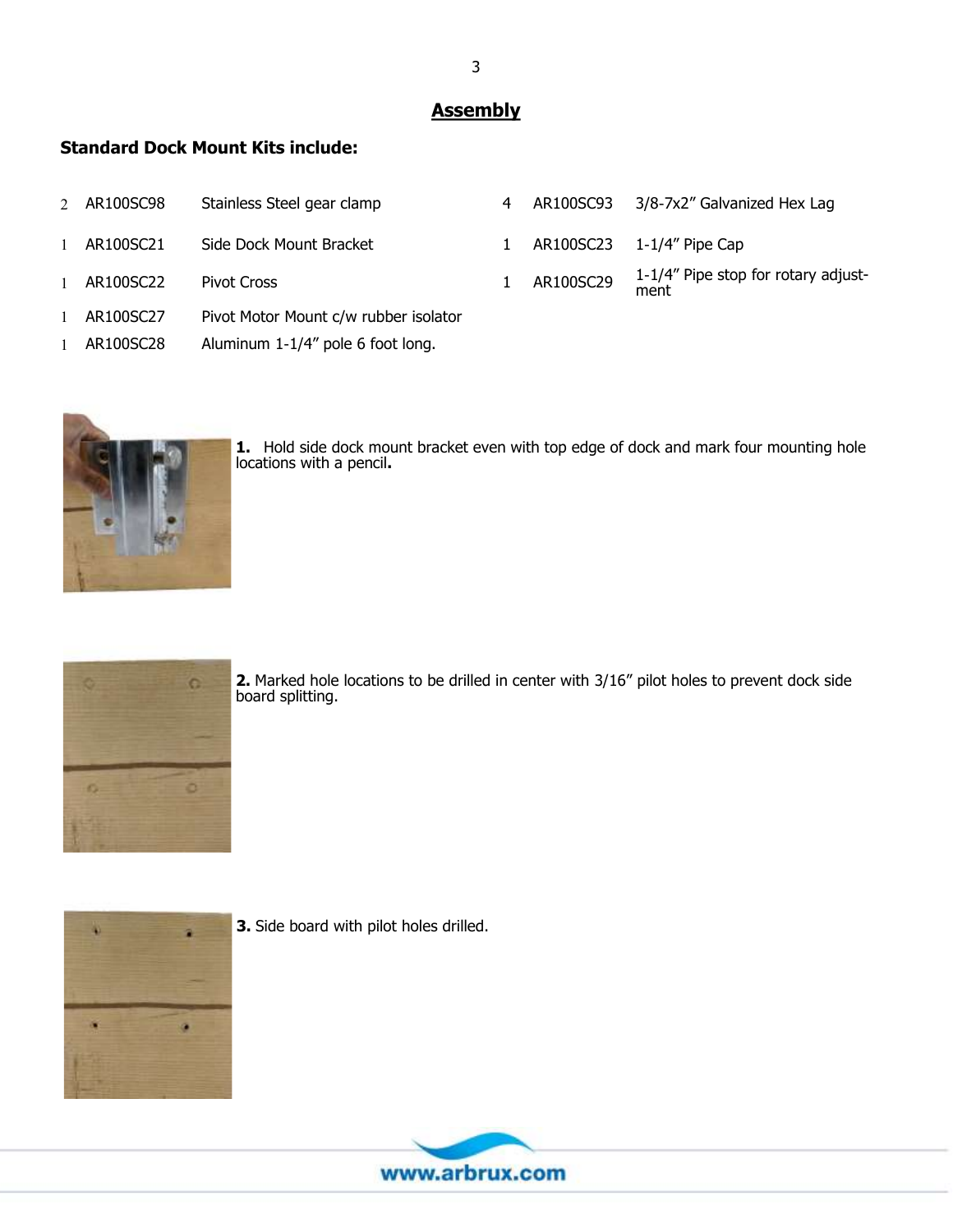

**4.** Fasten side dock mount bracket to dock with four 3/8-7x2" galvanized lag screws. Ensure dock surface being mounted to is solid and sound and will hold bracket securely. Mounting to inadequate surface may cause failure. **Some dock applications may require alternate mounting method for the side dock mount bracket installation.**



**5.** Place pump horizontally on a flat surface with power cable on top side. Hold pivot motor mount with rubber isolator on top of pump. Install first gear clamp around motor and rubber mount as shown and tighten securely.

**6.** Place second gear clamp in location shown around motor and rubber mount as shown and tighten securely



**7.** Slide aluminum tube into side dock mount bracket low enough that bottom can be reached from dock and temporarily tighten.

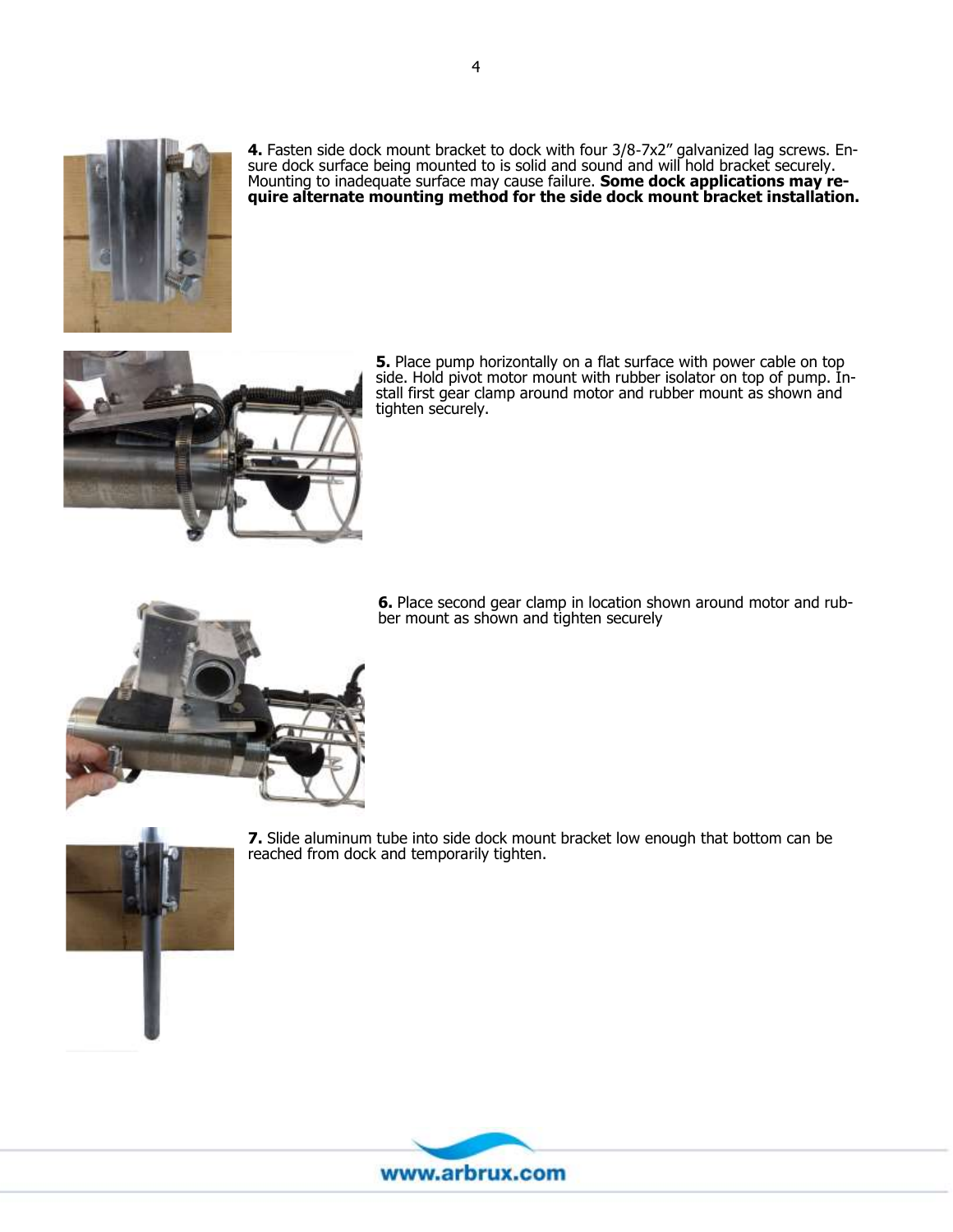

**8.** Install pump to bottom of pole and tighten securely. Adjust pivot angle to desired position and tighten securely. Pivot angle can be adjusted from vertical to horizontal ( do not point pump downwards below horizontal as motor thrust bearing may be damaged).

> Bolts that are loosened to adjust angle from vertical to horizontal. Ensure they are tight when angle is adjusted.



**9.** Slide pipe stop for rotary adjustment over top of tube (do not tighten yet). Hold pipe securely and loosen bolts shown below and lower pump into water to desired depth (Ensure it is at least 1 foot off of lake bottom and will not erode bottom or around footings and piers or damage pump). Tighten two bolts shown below securely when depth is set. Now tighten bolt securely for pipe stop rotary adjustment.

> Bolts that are loosened to adjust pump depth.



**10.** Install rubber cap on top of aluminum tube. Fasten power cable to top of tube to ensure that it does not become entangled in propeller or fall into water.

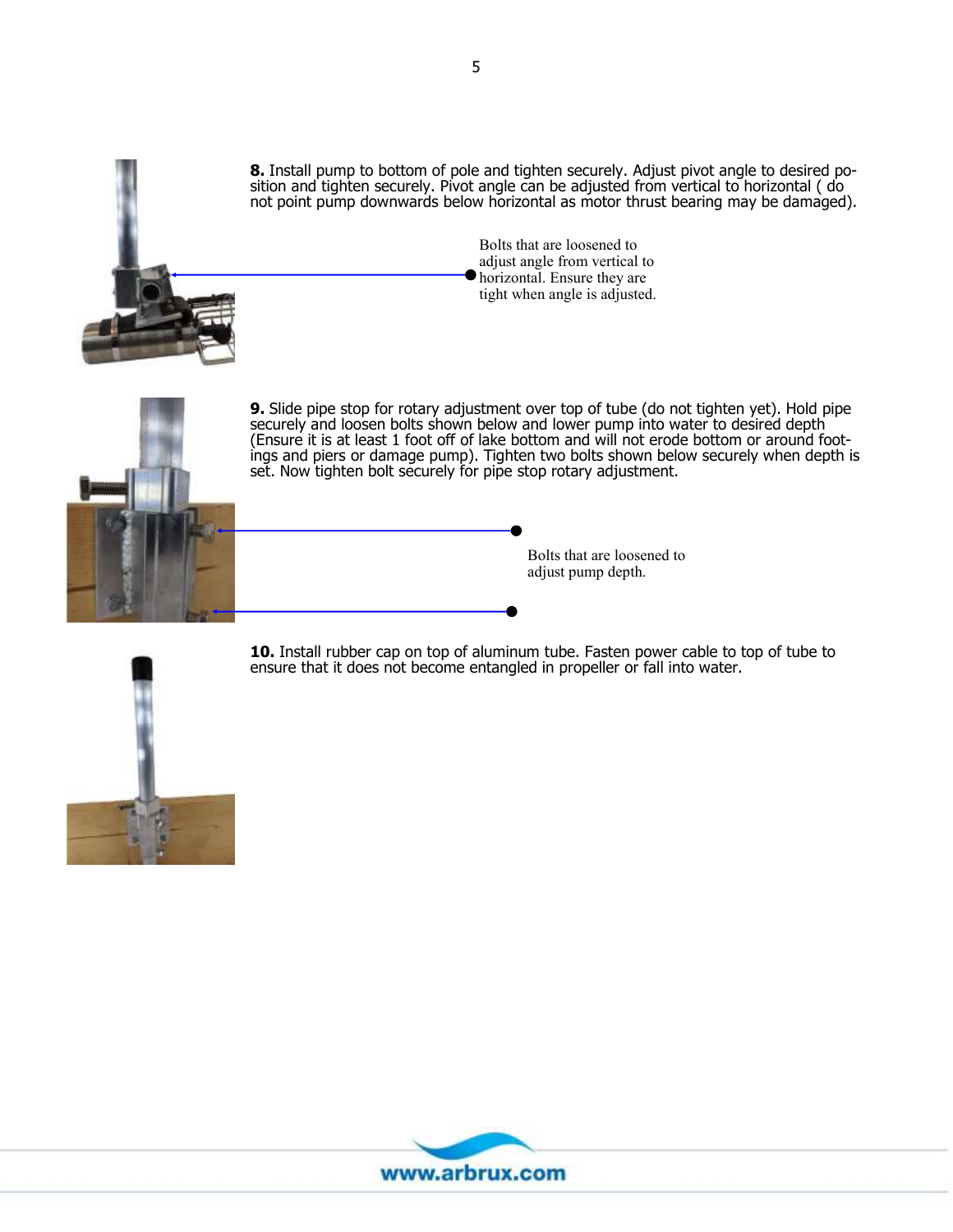



6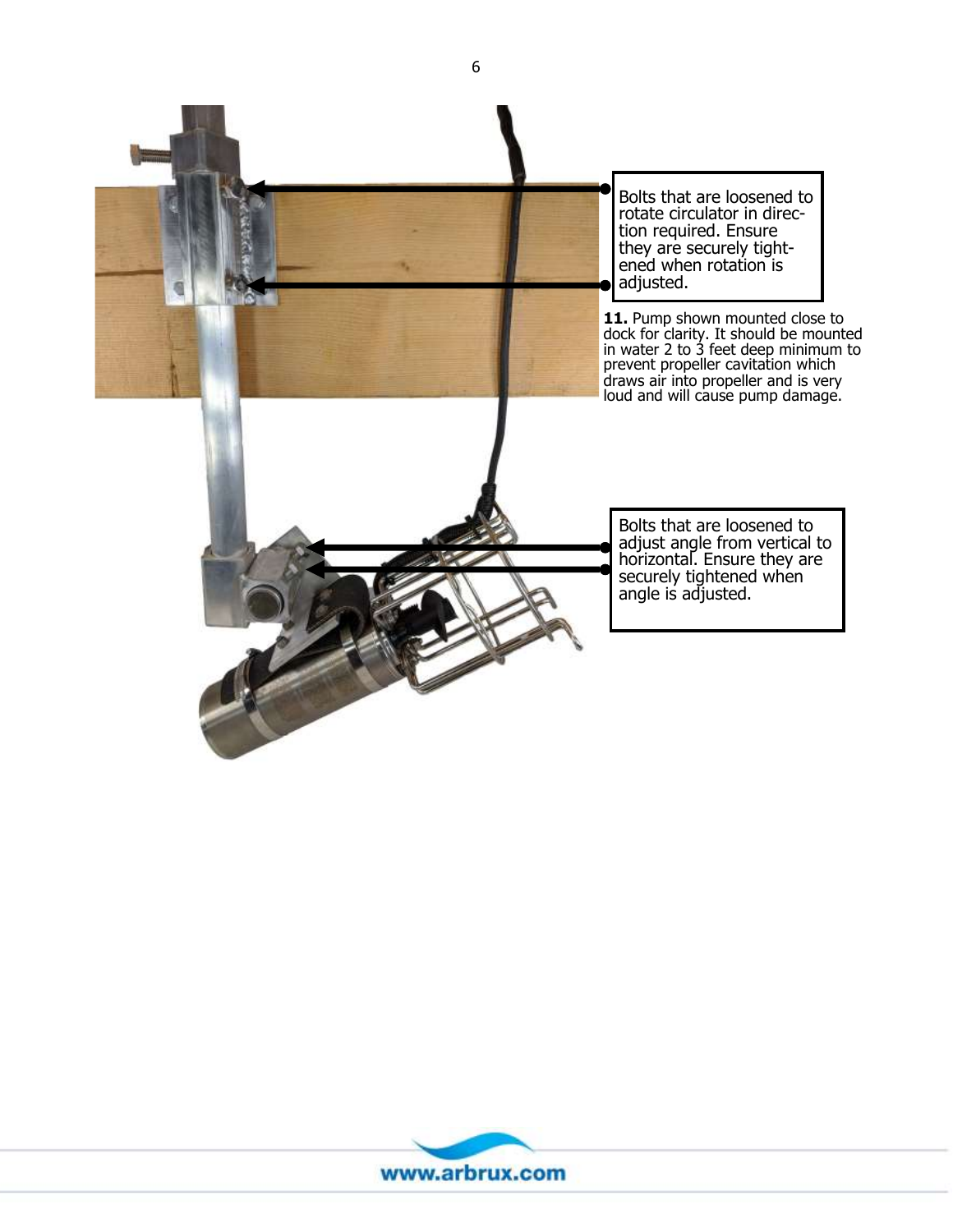#### **1 Year Limited Warranty**

Arbrux Limited warrants this product against failure due to defects in materials or workmanship for 1 year from date of shipment to the original purchaser when installed by qualified personnel. There is no warranty if it not fastened securely to a solid surface.. This warranty applies to the product when operated under normal and proper conditions as determined by the manufacturer upon examination and when owned by the original purchaser who has registered the warranty within 30 days of purchase. Please include original proof of purchase with the warranty registration card. Any alterations to or substitution for items in this system, unless allowed by the installation instructions, will void the product warranty. This is the only warranty that Arbrux Limited makes for its product and it is in lieu of any other warranties, express or implied and any other obligation or liability whatever on the part of Arbrux Limited. In no event shall Arbrux Limited be held liable for any special or consequential damages.

#### **Warranty Claim Procedure**

Warranty determination will be made by our technical service department in accordance with the appropriate warranty policies. All warranty returns must be accompanied by a valid RA number. This number can be obtained by contacting Arbrux Limited Customer Service. Original purchaser must have registered warranty with installation checklist for all warranty returns. Model and serial number must be provided. Please mark the RA number prominently on outside of the box(s) being shipped.

Items returned for warranty are FOB Arbrux Limited and should be returned in the original packaging to ensure minimal return shipping costs. If the original packaging is not retained and used by the customer, Arbrux Limited will supply replacement packaging (at a nominal charge) upon return of the equipment. Only complete assemblies including power cable will be considered for warranty repair.

#### **Repair Returns**

To avoid any delays in the repair of equipment in question, please contact the factory at 888-211-3548 to determine what portion or portions of the equipment in question should be returned. The product is to be returned completely assembled. Do not disassemble any portion without prior written authorization.

Shipping is FOB Arbrux Limited and all items should be returned in the original approved packaging to ensure minimal shipping charges. If the original packaging is not retained and used by the customer, Arbrux Limited will supply replacement packaging (at a nominal charge) upon return of the equipment to the customer.

Upon inspection of the returned equipment, you will be contacted by Arbrux Limited with an explanation of the repairs and charges if any. NO REPAIRS WILL BE MADE UNLESS AUTHORIZED BY THE OWNER OR AGENT.

> **You may contact:** Arbrux Limited 10 Sarjeant Drive Barrie, On, L4N 4V8 1 (888)-211-3548